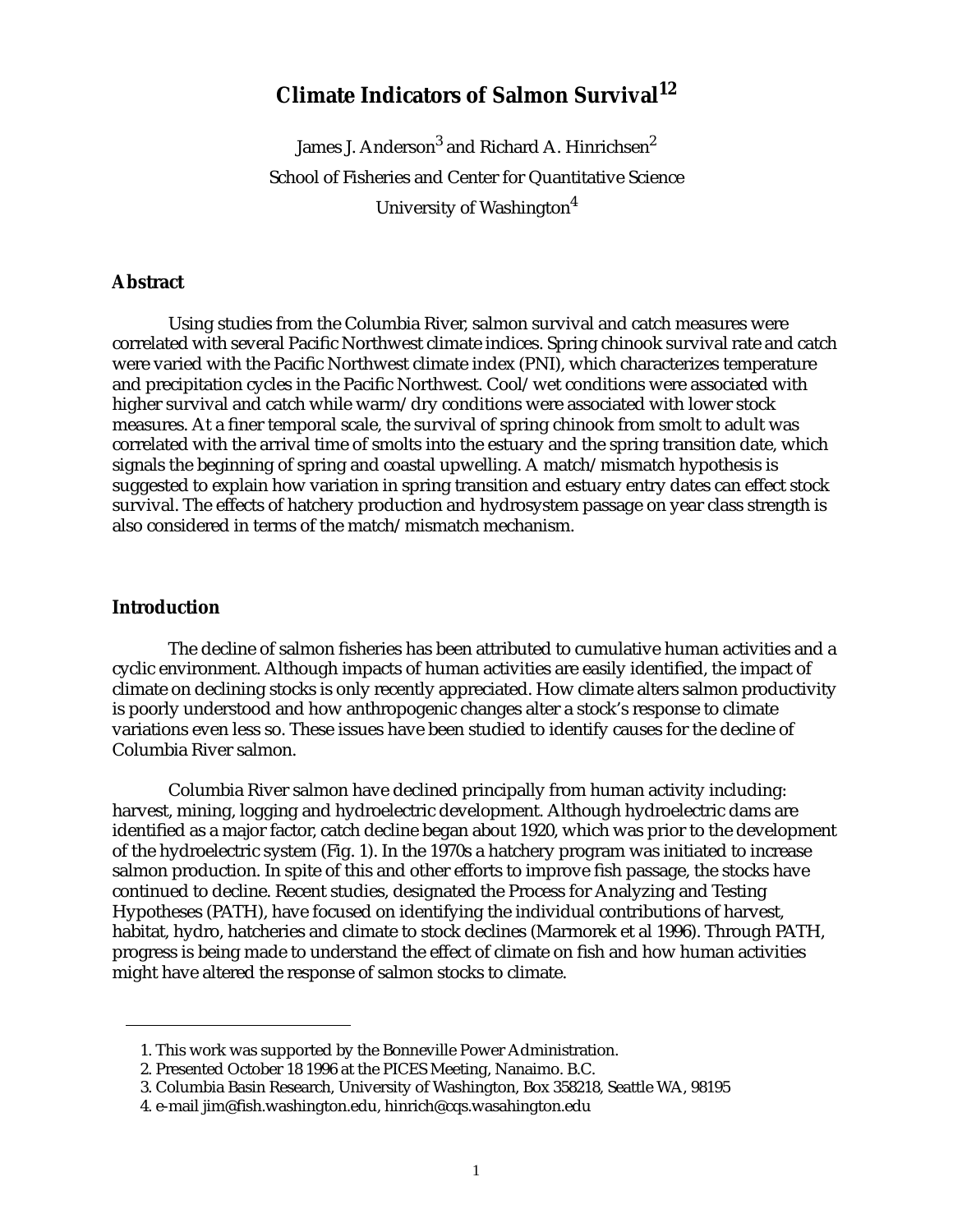<span id="page-1-0"></span>

**Fig. 1** Trends in Columbia River spring chinook catch, hydroelectric generating capacity and hatchery smolt production.

In general, human development produces a gradual and continuing decline in salmon productivity while climate variations produce cycles (Anderson 1996). Together the two processes can generate an oscillatory stock decline where succeeding peak population levels are smaller than previous ones resulting in a "ratchet-like" decline as observed in the Columbia River salmon (Fig. 1). This ratchet-like decline can be produced by an increasing anthropogenic-derived mortality rate and an oscillatory climate-derived mortality rate (Fig. 2).



**Fig. 2** Salmon decline under ratchet processes is driven by increasing cumulative anthropogenic impacts on mortality, α(*t*), and a climatic cycle impact δ(*t*).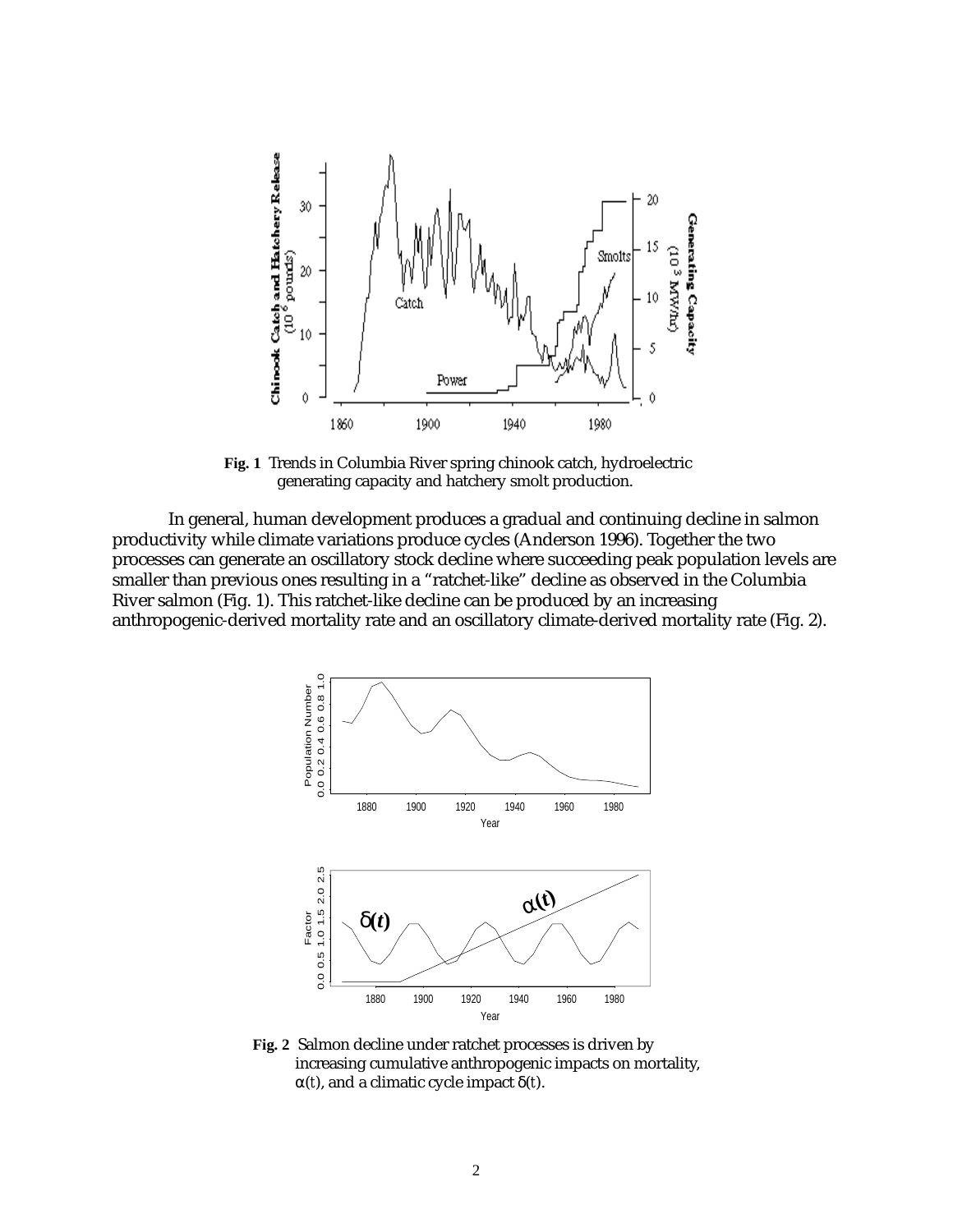#### **Fish-climate relationships**

The problem is to determine the separate contributions of human and climate factors to the decline. A study by Deriso, Marmorek and Parnell (1996) used a Maximum Likelihood Estimator form of a Ricker model on stock-recruitment data from the Columbia River to separate hydrosystem effects from year-to-year effects, which are presumably controlled by the climate (Fig. 3). Variations in the year-to-year mortality rate  $(\delta)$ , which was common to all the Columbia River spring chinook, exhibited a decadal scale pattern that was correlated with the Pacific Northwest Index (PNI) (Ebbesmeyer and Strickland 1995)<sup>1</sup>. In general, the indicators move out of phase: positive PNI values (associated with warm-dry weather) occurred with negative  $\delta$ values (associated with lower survivals) while negative PNI values (cool -wet weather) occurred with positive  $\delta$  values (higher survivals).



**Fig. 3** The survival rate year affect δ and PNI. Locations of spring chinook stock (**o**) and PNI measures (**p**). Ricker density dependent and independent parameters are a and b in a Ricker stock (S) recruitment (R) equation.

The PNI and the Columbia River spring chinook catch are also related, with the high catch occurring with negative PNIs and low catch occurring with positive PNIs [\(Fig. 4](#page-3-0)). For both PNI vs. spring chinook catch index<sup>2</sup> and PNI vs.  $\delta$ , the data fall mostly within two quadrants: a Warm regime quadrant (PNI > 0,  $\delta$  and catch index < 0) and a Cool regime quadrant (PNI < 0,  $\delta$ and catch index > 0). Transitions between the two regimes occurred about 1945 and 1975. For both comparisons, the regressions have negative slopes and correlation coefficients,  $|r| > 0.5$ ([Fig. 5](#page-3-0)). These correlations, although weak, do suggest that climate produces long-term variations in stock productivity by possibly altering the terrestrial and nearshore habitat of the fish.

<sup>1.</sup> The PNI is a terrestrial climate index containing three measures: yearly averaged air temperature, rainfall and snowpack. For each measure, the yearly value is subtracted from the mean of the series and divided by the standard deviation. The three measures are averaged to yield the yearly values which are then smoothed with a five-year running average to yield the PNI.

<sup>2.</sup> Yearly catch is subtracted from the mean of the series and divided by the standard deviation.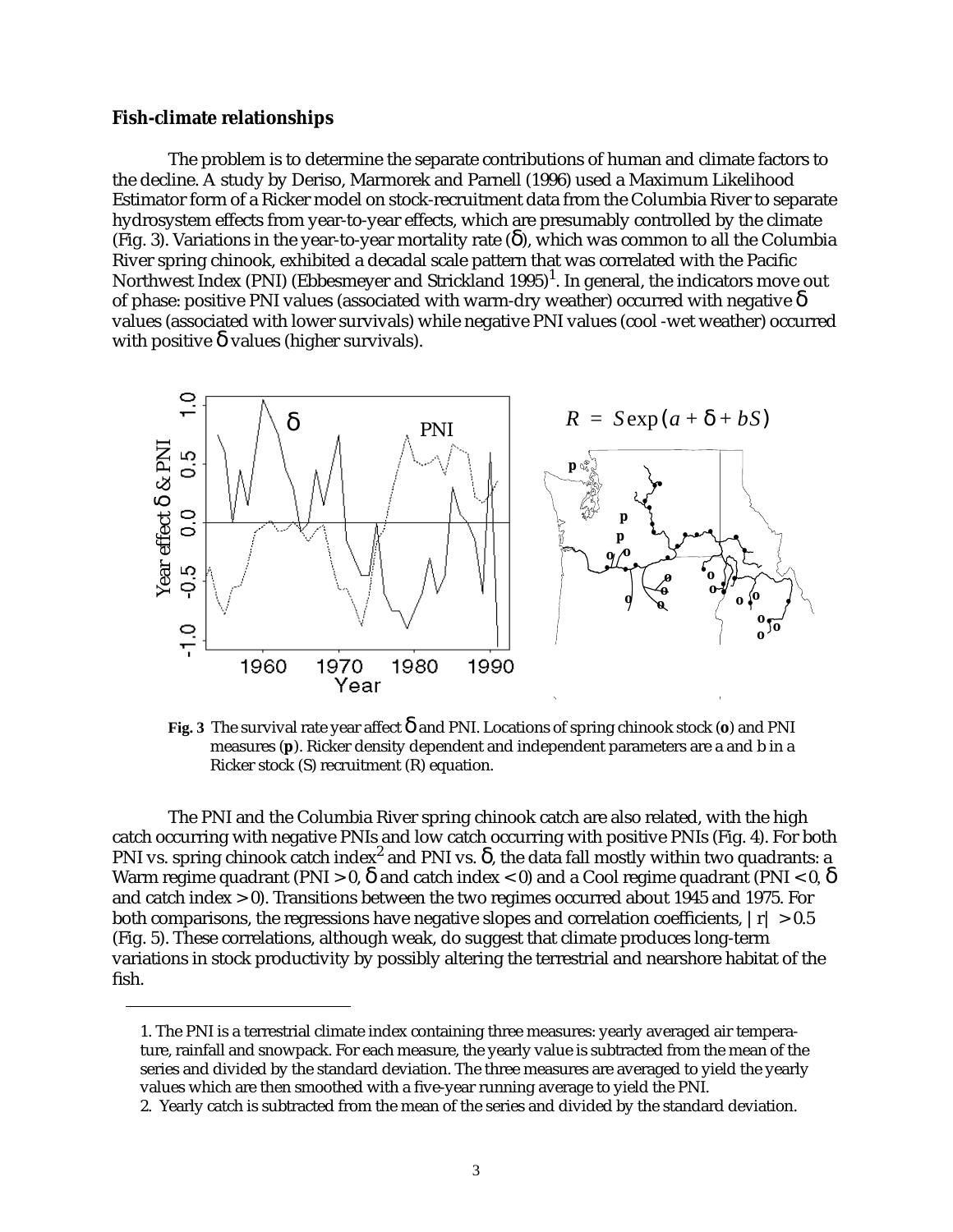<span id="page-3-0"></span>

**Fig. 4** Columbia River spring chinook catch and PNI over years.



**Fig. 5** PNI vs. delta (1958-1991) and PNI vs. spring chinook index (1938-1993) catch. Data falls into two quadrants (PNI > 0,  $\delta$  and catch index < 0) and (PNI < 0,  $\delta$  and catch index  $> 0$ ).

To understand possible causes of fish and climate correlations we consider the early ocean stage of salmon, which is thought to dominate the year class strength since jack salmon returning in the first year of ocean residence often have a strong positive relationship with adults returning several years later (Pearcy 1992). In particular, we have tested whether the timing of smolt entry into the estuary has a significant correlation with adult survival using information on the survival of adult spring chinook salmon released as juveniles above the Columbia River estuary. These survival data were collected as part of the smolt transportation program which barges migrating smolts from the Snake River dams to below Bonneville Dam (the last hydroelectric project on the Columbia). During the spring migration smolts were collected, tagged and transported to below Bonneville Dam on a weekly basis. Between 1983 and 1990 over 350,000 smolts were tagged with coded wire tags and adults were recovered in the fishery, at the dams and in the hatcheries [\(Fig. 6](#page-4-0)).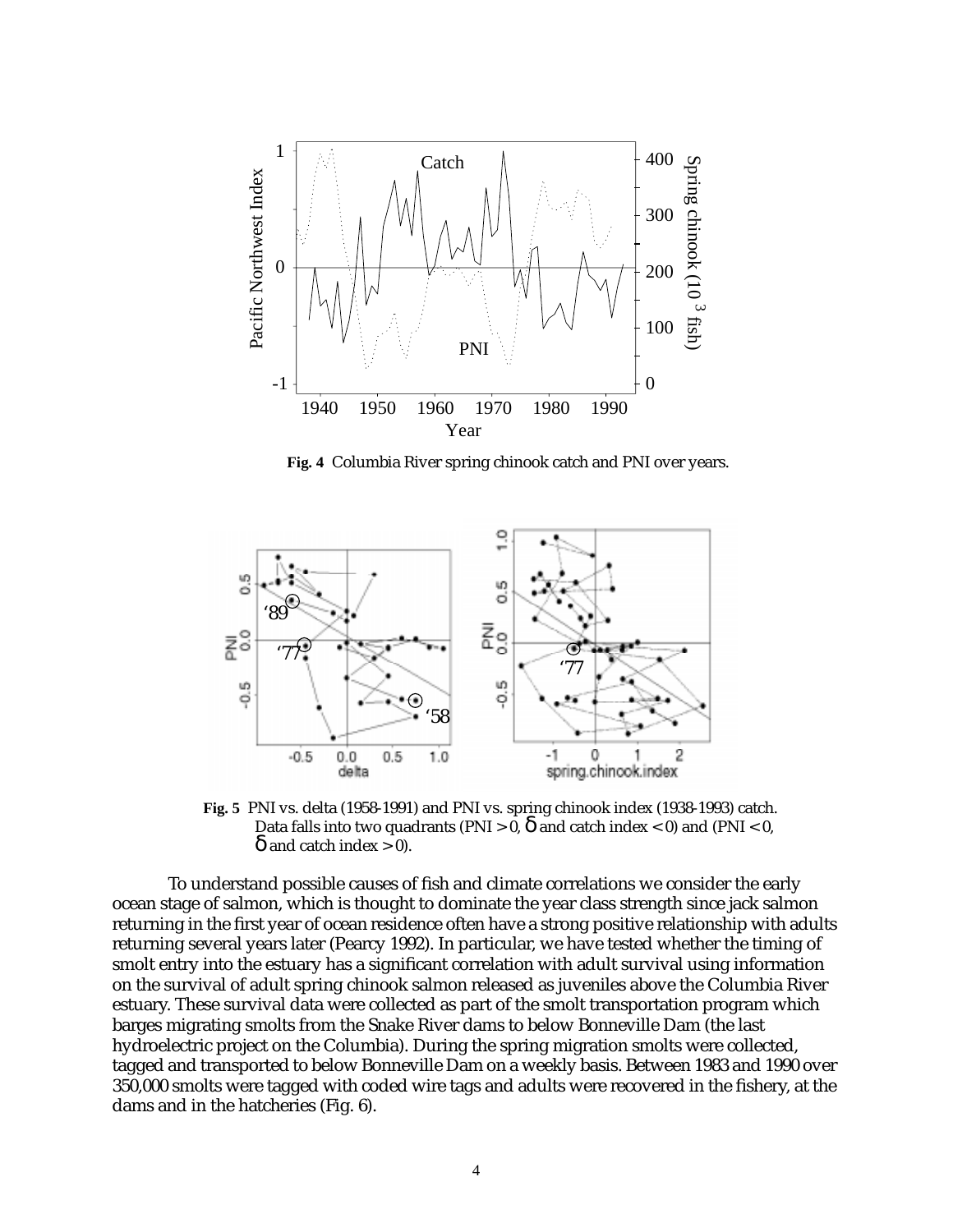<span id="page-4-0"></span>

**Fig. 6** Configuration of fish transportation system from which survival data was obtained. Also indicated are variables used in the GLM analysis.

The data revealed that the survival index (Fig. 6), a surrogate for survival from transport release to adult recovery, was related to migration timing. Of the juveniles marked, those migrating late in the season had a two-fold increase in the survival index over the early migration fish. The highest contrast was seen in 1990, when there was a five-fold increase in the survival index for late versus early migrants.

Using a generalized linear model (GLM) Hinrichsen et al. (1996) identified variables that correlated with the survival index. The variables included river flow, solar radiation, wind velocity, the PNI, migration timing, the date of the spring and fall transitions, adult fish length and a measure of upwelling through coastal wind velocity (Fig. 6). Of these variables migration timing and spring transition explained the most year-to-year variation in the survival index. The PNI was not significant over the short period of the data (1983-1990). From the analysis Hinrichsen et al.(1996) concluded:

- **•** Most fish returned at age 4 (8% at age 3, 58% at age 4, and 33% at age 5).
- **•** Within a season, later migrants (19 Apr-8 Jun) had a higher adult survival index (0.29%) than earlier migrants (16-22 Apr) (0.11%).
- **•** Spring transition date was the best predictor among those explaining year-to-year variation (as opposed to within-year variation). All else being equal, an earlier spring transition gave higher survival indices.
- **•** A longer summer during out migration (spring transition date fall transition date), was less favorable to survival than a shorter summer.
- **•** Higher river flows were negatively correlated with the survival index.
- **•** Larger Snake River hatchery releases were negatively correlated with the survival index.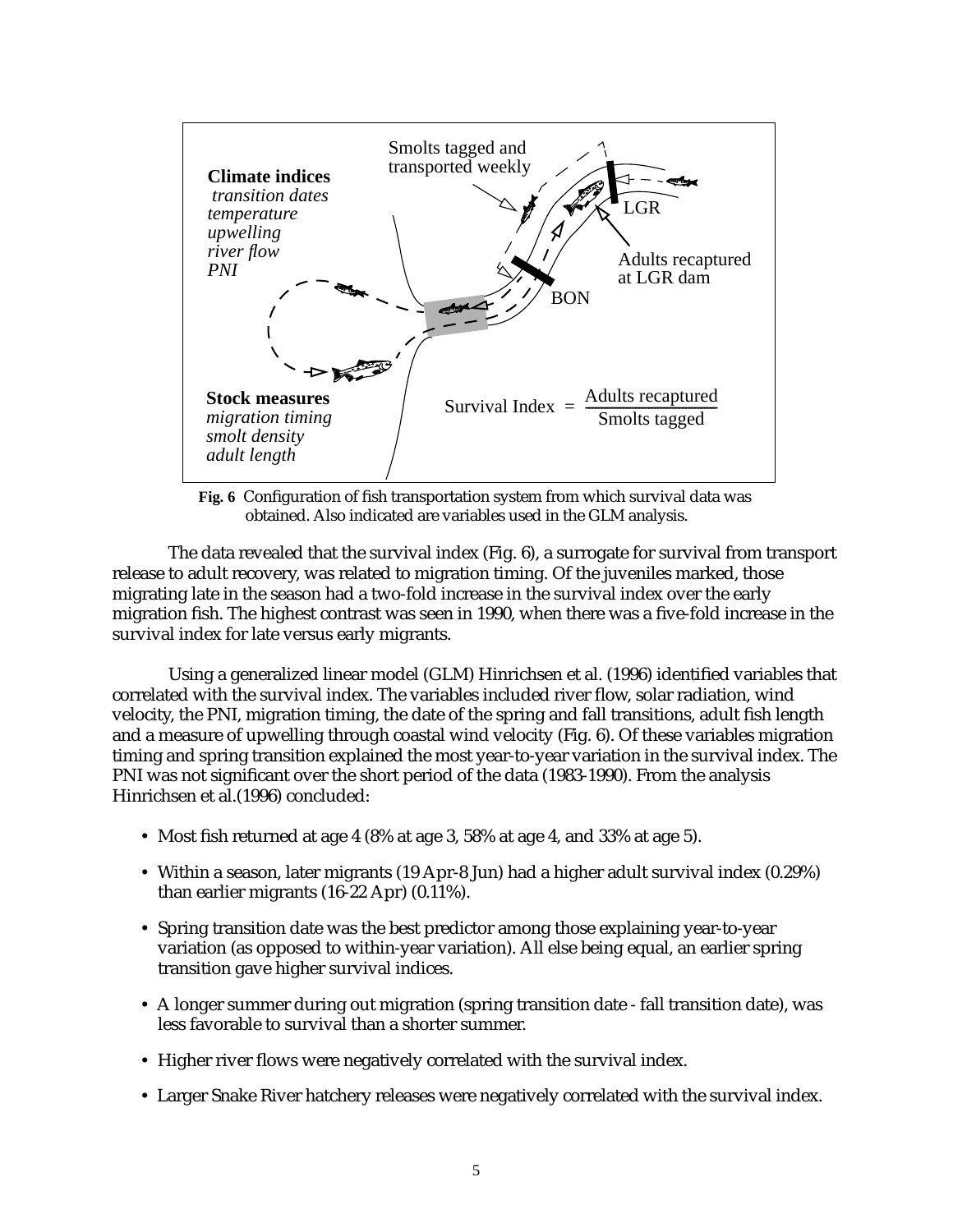**•** The Pacific Northwest Index, solar radiation, age-specific length of returning fish, and wind velocity (which drives coastal upwelling) were not significantly related to the survival index. Some of these variables, such as the PNI, may be important only over longer time scales than the 8 years in the study.

The spring transition and smolt migration dates were the most significant predictors of the year-to-year variation in fish survival. The spring transition date is identified by the reversal of winds, which marks the beginning of spring and the onset of coastal upwelling (Pearcy 1992). Prior to the spring transition, the average north-south component of the wind is from the south; after the spring transition the component is from the north. The spring transition moves up the coast as the year progresses and conversely the fall transition moves down the coast in the autumn. These yearly movements are illustrated in Fig. 7, which shows fifty-year averaged isopleths of the north-south wind component along the coast as a function of latitude and month. The dates of the spring and fall transitions at any latitude change from year to year and may vary by over three months (Ebbesmeyer, Hinrichsen and Ingraham 1996).



**Fig. 7** Isopleths of north-south component of coastal wind velocity (m/s) by month and latitude averaged over years 1946-1994. Positive velocity (southerly wind component) designates winter and fall seasons, negative velocity (northerly wind component) designates spring and summer seasons. Transitions at 0 isopleth.

# **Hypothesis**

The relationship between the timing of smolt migration and the spring transition may be a critical element in the correlation between salmon survival and climate. The work of Hinrichsen et. al (1996) indicates a relationship with survival likely exists. The work of Ebbesmeyer et al. (1996) indicates the transition has a decadal scale pattern that may involve both climate and anthropogenic effects. These relationships suggest stock year class strength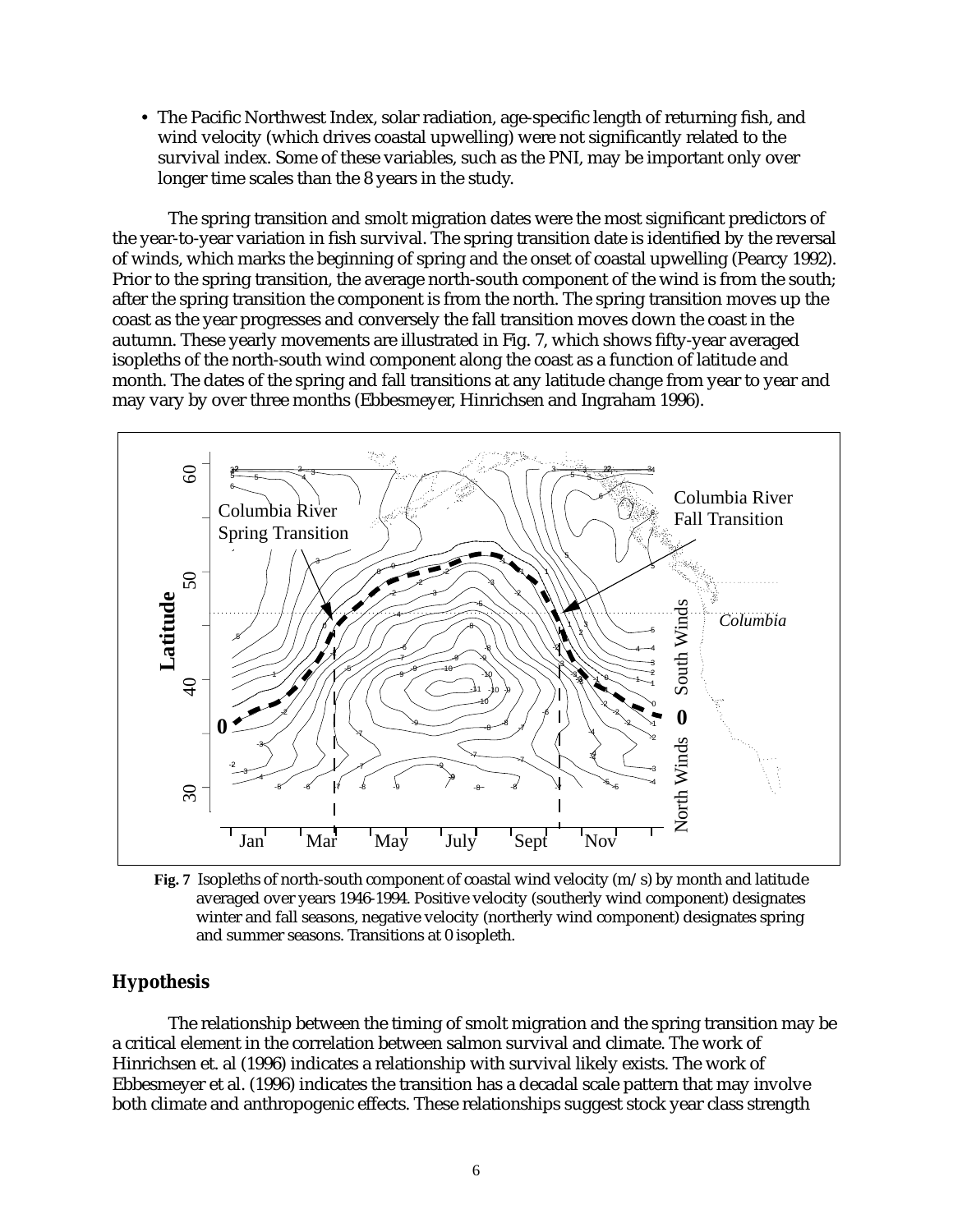may, in part, be formed through a match/mismatch mechanism similar to that proposed by Cushing (1975) for North Sea herring. In this hypothesis the herring spawn within a fixed period of time so larval survival and consequentially year class strength depend on the matching or mismatching of spawning to the local plankton production, which is highly variable and may vary by six weeks in British waters. For Columbia River smolt survival, the possibility of a match/mismatch process is even greater since the spring transition can vary by over three months and the arrival time of certain stocks varies considerably less. The implications for hatchery production is especially significant since hatchery smolts are typically released on a given day. Furthermore, the smolt transportation program, may truncate smolt arrival timing to the estuary and thus may alter the response of fish to the estuary's natural variations. A match/mismatch process may also contribute to the recent decadal scale pattern of stock variations since the date of the spring transition has increased since the early '60s (Ebbesmeyer et al 1996).

The potential effect of human activities in the Columbia River system on a match/mismatch process is illustrated in Fig. 8. If smolt survival is determined by when smolts arrive in the estuary and the spring transition date, then any human activities that affect estuary arrival would affect the smolt survival response to spring transition variations. In Fig. 8 a hypothetical Snake River stock, composed of hatchery fish which are transported from Snake River dams, arrive in the estuary over a narrow period of time while a lower river wild stock, which migrates to the estuary through the lower river, arrives over a protracted period. If the period of favorable estuary survival is variable from year-to-year then the match of the hatchery stock to the favorable period would be less likely than for the wild stock. As a result, the hatchery stock could exhibit more variability in year class strength as a result of the activities that truncate its estuary entry dates.



**Fig. 8** Hypothetical comparison of arrival time of a wild and hatchery stock and variations in estuary survival conditions over two years.